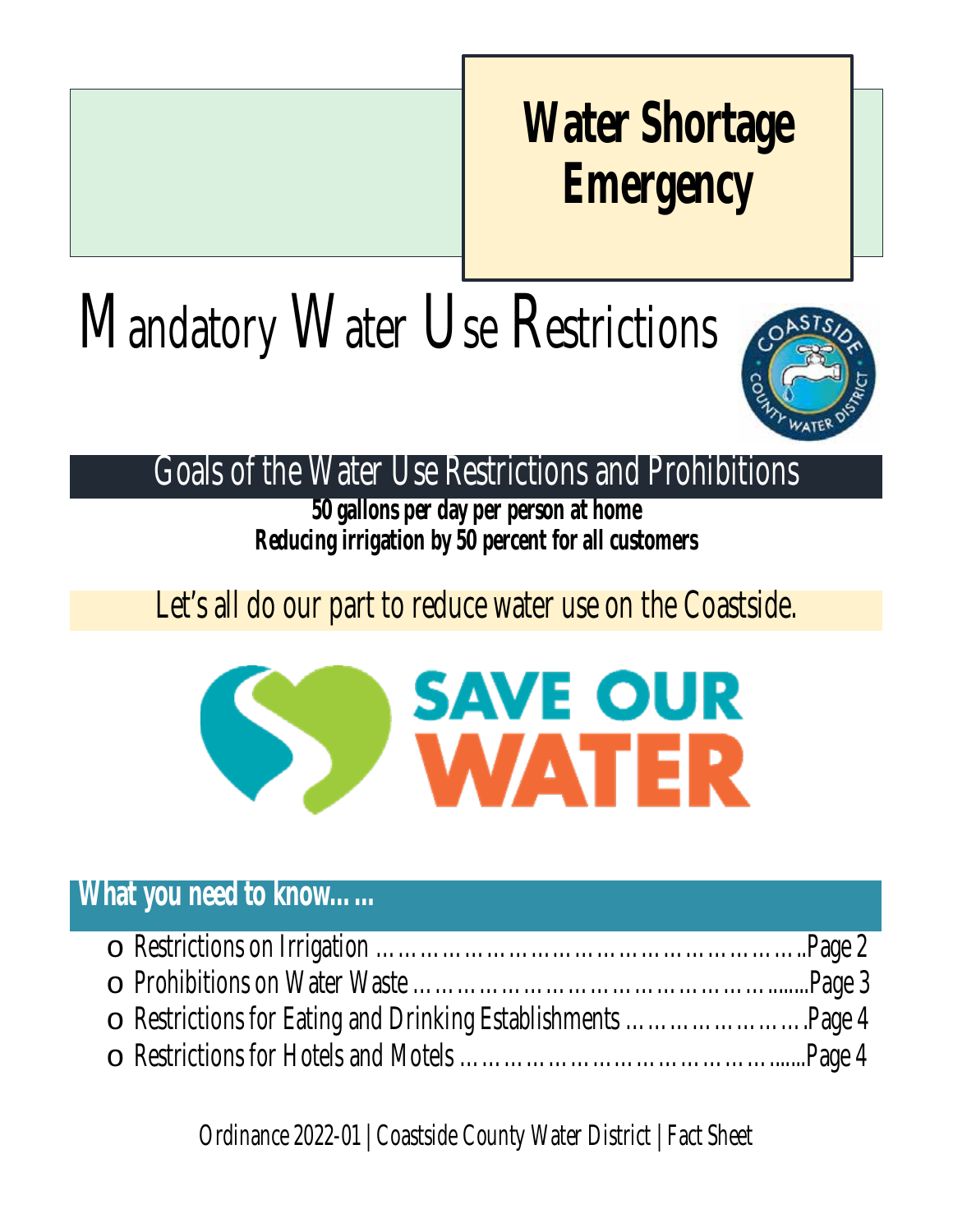## **What You Need To Know About Irrigation**

#### **What You Need To Know To Program Your Irrigation Controller**

*Low volume irrigation (e.g. drip and micro-spray) systems that have emitters rated at less than 2 gallons per hour are exempt from the following restrictions and prohibitions.*

**1.** Irrigation is prohibited between 8:00 am and 5:00 pm to prevent evaporation.

- **2.** Irrigation is limited to ten minutes per day per station (per irrigation valve).
- **3.** Irrigation is not allowed on Friday, Saturday, and Sunday.

#### What Days of the Week Can I Use My Irrigation System?

|                                |                       | <b>Odd Address</b>            |
|--------------------------------|-----------------------|-------------------------------|
| Month                          | <b>Even Address</b>   | (or address without a number) |
|                                | Ending in $0,2,4,6,8$ | <b>Ending in 1,3,5,7,9</b>    |
| <b>March through September</b> | Monday and Wednesday  | <b>Tuesday and Thursday</b>   |
| October through February       | <b>Monday</b>         | <b>Thursday</b>               |

If you have a conforming low volume (emitters are less than 2 gallons per hour) irrigation system, you can irrigate any day of the week and any time of the day.



Avoid irrigating when it is windy.

When irrigating, don't allow the water to run-off onto walkways, roadways, and non-irrigated areas.



Irrigate by hand any day of the week and any time of the day.

Conforming graywater systems can be used any day of the week and any time of the day.

Irrigating turf and ornamental landscapes, during and within 48 hours after measurable (one fourth of one inch) rainfall, is not allowed. Recreational (sports fields and parks) turf is not subject to this restriction.

Ordinance 2022-01 | Coastside County Water District | Fact Sheet **Page 2**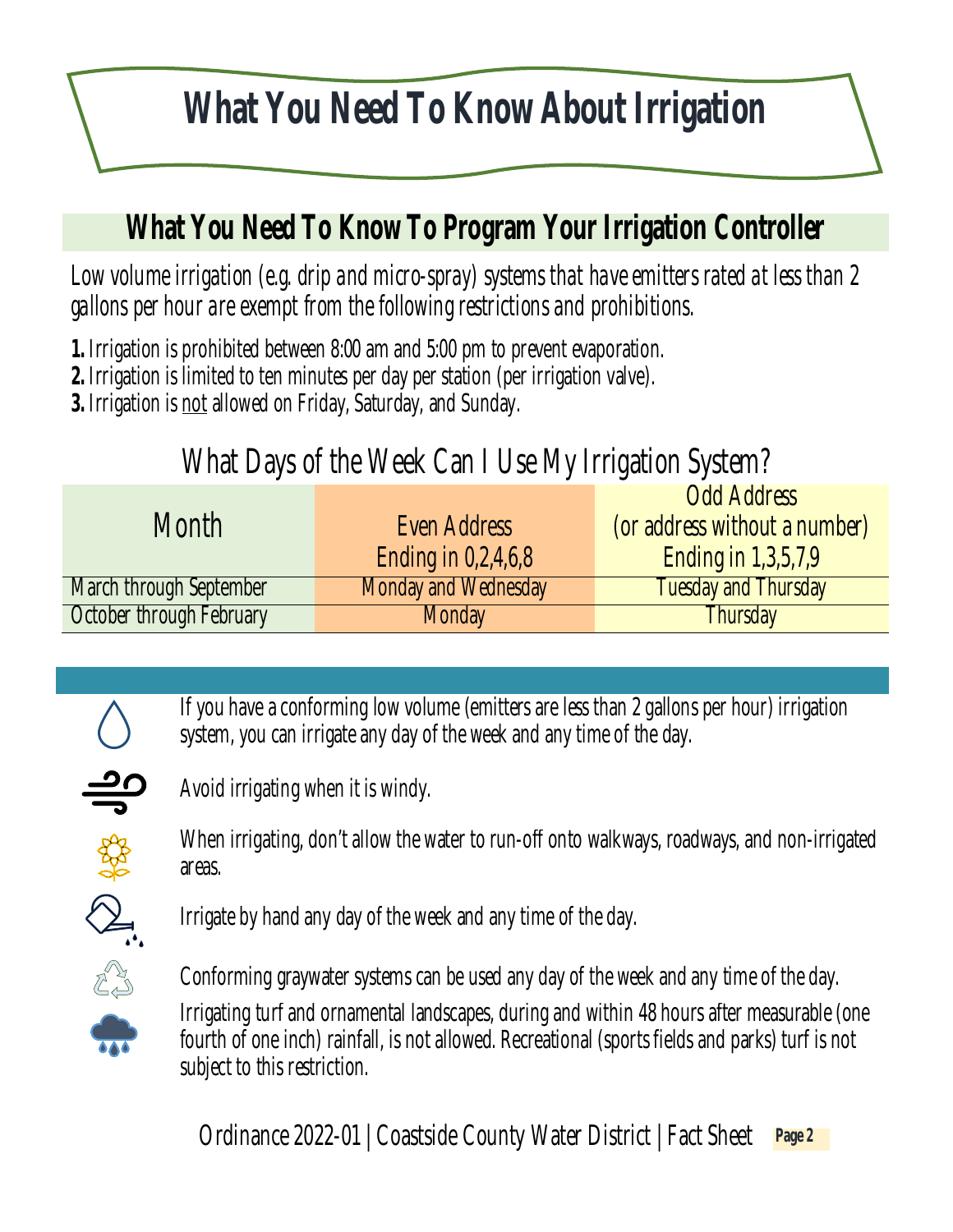### **Water Use Restrictions and Prohibitions**



When washing your car, use a shut-off nozzle on the hose and prevent the water from flowing down the street and gutters.

Find leaks and fix them. If the District has notified you of constant consumption or a malfunctioning irrigation system, make sure you repair it within 24 hours. Sign-up for the District's WaterSmart Program. Email **watersmart@coastsidewater.org**

The use of water that causes pooling or flooding is not allowed.

Water for washing buildings and other structures is not allowed.

Sweep your driveways, patios, and walk-ways. Don't wash them down.

Watering turf (lawn) in public street medians is not allowed.



Fountains and ponds that are connected to a water source and pump are required to recirculate.



Use a cover on your pools and hot tubs.



Contact the District if you have a special concern regarding health and safety and the water use restrictions and prohibitions.



Thank you for doing your part to prevent water waste!

Ordinance 2022-01 | Coastside County Water District | Fact Sheet **Page 3**